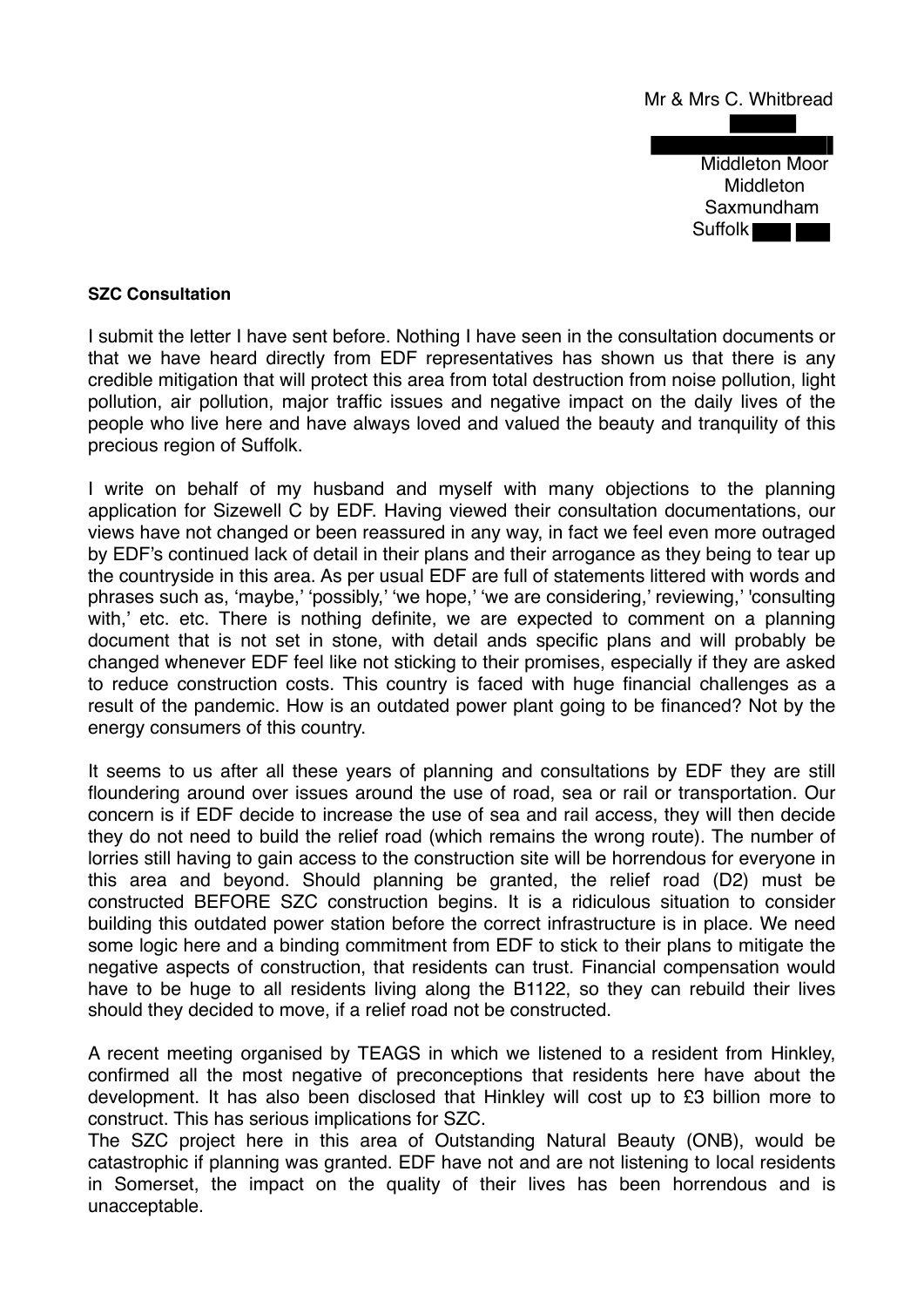What is the point of having designated this Suffolk coastline an AOB and Heritage Coast if it is going to be destroyed?

After our last response to the stage 3 and stage 4 consultations we were expecting EDF to have listened to the local people and made meaningful changes to their plans for the development of SZC. This they have not done. We both strongly **object** to the proposed plans to build and operate two nuclear power stations at Sizewell, on all aspects of the Pre-Application consultation document. We note that during the Stage 4 consultation process EDF did not visit areas that are most likely to be affected but the building of SZC, i.e. Theberton, Eastbridge and Middleton. Our main objections are outlined through the following bullet points:-

## 1. **Sizewell C proposals** ~

Sizewell is in an area of Outstanding Natural Beauty and is part of the Heritage Coast. The impact of two additional huge nuclear power stations in this area will leave this coastline and hinterland irreparably damaged and destroyed forever. This area should have full protection from such developments. With EDF and Scottish Power it seems to those of us living in this area, Suffolk is going to become an overly developed industrial zone for power companies and their profit orientated shareholders.

This project is enormous in terms of development, construction and amount of time it will take to build. Sizewell C&D are far too big for for this site. The plot available for construction of the proposed two nuclear power stations is 32 hectares. Sizewell B alone sits in 30 hectares.

Construction will threaten two Sites of Scientific Interest, Minsmere and Sizewell marshes. The countryside around Sizewell, coastline and all roads being used in this area will be negatively affected. SZC will damage the unique qualities that make this part of Suffolk so special, the tranquility and the lack of light pollution will be lost forever. It will be impossible to mitigate the loss of habitats that host the many rare birds, animals and plants found here. More than 5,000 species have been recorded at Minsmere making it one of the most important nature reserves in Europe. Most of the reserve is low lying marsh served by a complex hydrological system. Water levels, contamination levels and salinity need to be carefully monitored and controlled. Many of the birds are averse to human contact and easily frightened off. It is inconceivable that any mitigation measures will leave Minsmere unaffected.

All aspects of the proposed construction including new roads, use of existing roads, construction areas, accommodation sites, park and ride areas, spoil heaps, quarries will affect the fragile eco systems in this area, especially Minsmere and the Sizewell Marshes. Good, top quality agricultural land will also be lost along the proposed B1122 parallel Sizewell Link Road. Pockets of land left will no longer be sustainable for farming and could become prime sites for housing or industrial development. Again, this precious area of ONB will be lost forever.

Water pollution could occur from the quarries as materials are leached into aquifer and Minsmere Levels. The spoil heaps could cause significant dust pollution to all surrounding areas, as is happening now in Somerset.

Renewable energy is developing at an incredible rate, as are the means to develop batteries that can store spare capacity when there is no sunlight or wind to generate power. Every new build in this country, domestic or industrial should by law have solar panels on roof tops.

2. **Main development site** ~ EDF makes much of nuclear energy being carbon free, but fails to provide information, at this final stage of public consultation, on how much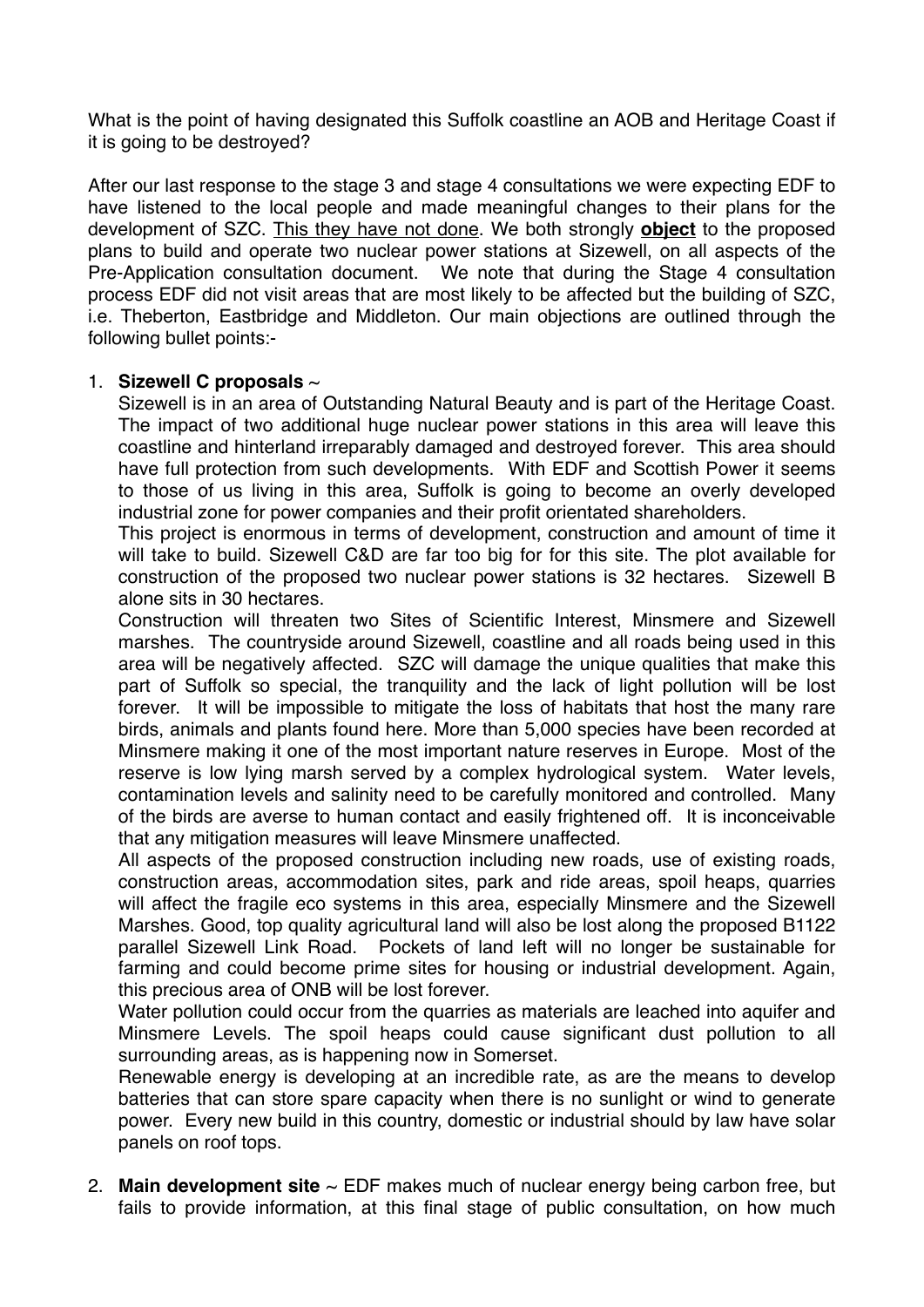embedded carbon is involved in the construction of the two power stations and what the carbon payback period is.

The buildings that house Sizewell A and B power stations are already a blot on what would have been a beautiful coastal landscape. The proposed new developments will continue to be a blight the horizon from all aspects, particularly from Minsmere and the coastal path.

EDF say 'during construction and operation, there would be physical impacts on the landscape and seascape'. They promise adverse effects would be temporary. The construction period is estimated to take 10 to 12 years. Does anyone seriously believe landscape and seascape would ever fully recover? EDF made promises when Sizewell B was constructed and those who lived through this difficult time remember full well, promises were not kept.

I do not agree with the idea of spent fuel being kept on site at Sizewell. Look at what has happened to the Magnox Storage Ponds at Sellafield and the highly dangerous issues these are causing right now. As a country there is still no long term nuclear waste facility. We do not want such dangerous facilities being developed here in Suffolk. Accidents have happened, nuclear contamination would last for thousands of years.

Predicted sea level rises suggest this area of the UK will be under water within 50 years, possibly less. Is the power station at Sizewell to become an island with workers having to access the power station by boat? Or will there be another nuclear power station destroyed as happened at Fukushima Japan? The resultant loss-of-coolant accidents led to three nuclear meltdowns and three hydrogen explosions due to sea water coming over the flood defences. Download the Government document titled **'Future of the Sea: Current and Future Impact of Sea Level Rise on the UK.'**  Read it, the prospect for this region is not good. The chances of SZC being flooded before its life expectancy is reached, are very real.

Our part of Suffolk enjoys low levels of light pollution. On clear nights we are able to see the Milky Way. Dark skies are important to many who live here. We have heard how much the light from the development site at Hinkley has had an adverse affect on the night skies there.

3. **People and economy**  $\sim$  The construction of the EDF proposed development will seriously damage the local tourist industry. It is estimated the tourism industry could lose up to £40 a year. The industry would take years to recover from a development of this scale and timeline. The site will: create massive congestion; detract from the attractiveness of the landscape; damage the ecology that inspires and excites much of our tourism; take cleaners and caterers from the existing workforce; and suck up virtually all the tourist accommodation in the area. This will lead to issues with parking and congestion on all roads, especially those roads that will inevitably become rat runs. The construction of SZC will have a severe social impact on local communities. With approximately 5,000 workers concentrated in relatively small area, communities are concerned that, despite the counter-measures proposed by EDF, there may be problems with rowdiness and drunkenness as happened during the construction of Sizewell B. We know from experience that there was increased levels of drug and alcohol dependency, a rise in levels of crime, mental health problems and social exclusion all of which is still apparent today and requires a high level of support which, due to cuts in public spending, is not currently adequate. Leiston does not have a permanently manned police station. Only two police officers cover an area encompassing Wickham Market, Framlingham, Saxmundham, Leiston, Aldeburgh and all villages in between. EDF says that their workforce will be "policed" but only when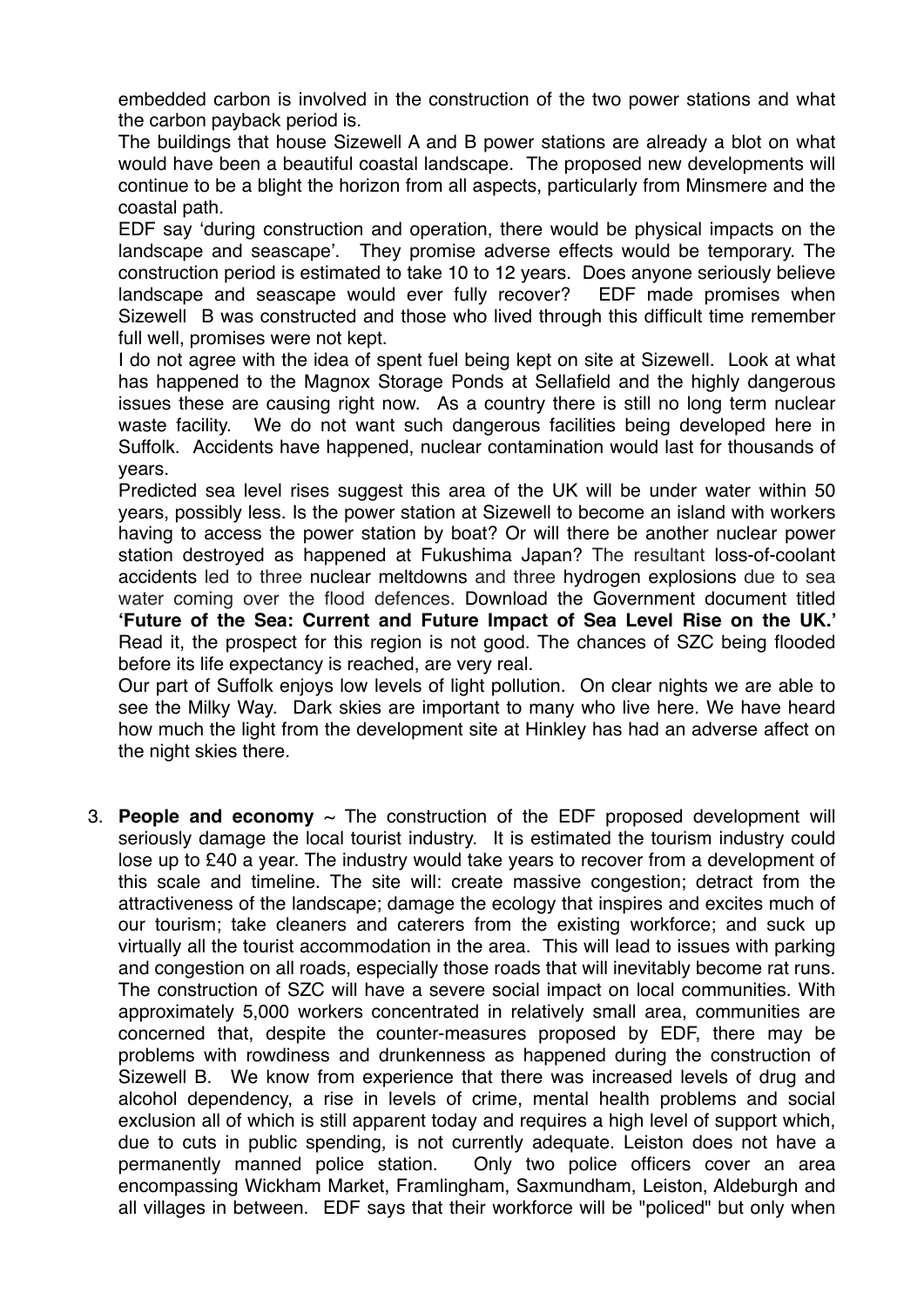on their managed sites. The likely outbreak of anti-social behaviour in and around Leiston will be difficult to control and is likely to have a similarly detrimental impact as before on current and future generations.

Again, we might accept that these risks were acceptable if the case for the nation needing Sizewell C were stronger. But it is not and we believe that this raises the threshold for accepting unnecessary risks to our important local tourism industry.

- 4. **Accommodation**  $\sim$  The proposed development of a campus to house the workforce will have a negative impact on amenities locally and the countryside. Whilst the location of the campus is deemed to be positioned so it reduces the amount of traffic on the roads, traffic will still increase at peak times as workers travel to and from the campus to return to their homes etc. The local area is not large enough to cope with such a huge increase in population due to the large workforce for EDF and Scottish Power. None of the local amenities we have here are designed to cope with such Leiston, Eastbridge, Middleton, Yoxford, Saxmundham and the huge numbers. villages will find tourists and locals will be driven elsewhere to find the type of amenities they enjoy using in this area now. The construction of the power station at Hinkley point has shown that the local rental and holiday accommodation has been used by workers, causing problems for the local population being unable to afford the increase in rents, holiday homes being used like B&B accommodation and the re have been problems with car parking. Again this has all had a negative impact on the local population, tourism and diminished quality of life for all.
- 5. **Transport**  $\sim$  It is recognised the B1122 is not fit for the purpose of having several thousand lorries, cars and buses linked to SZC and Scottish Power travelling along it daily during the construction period of 10 to 12 years. The road has many lanes and driveways from homes requiring regular access.



Proximity of cottage from B1122.

Some homes are only a few metres from the road. This road is used by cyclists, horse riders, pedestrians tourists, farmers and vehicles linked to local industries. It could not cope with additional heavy traffic use safely and without a huge amount being added to journey to journey times. Trying to gain access onto the road will be extremely hazardous for those living alongside. Emergency vehicles will find their route slowed. Any accident, problem or weather related issue will render this road impassible. We often have fallen trees and as with last winter heavy drifting snow making the road very hazardous.

The 'Road-Led' scheme will mean 1,500 HGVs using the link road plus buses and LGV's. The Scottish Power development will add even more traffic. We are now being told EDF will have to bring in tankers to supply the site with water until a desalination plant is completed. This will increase traffic numbers again.

The option of a 'Rail-Led' scheme would still require traffic coming onto the B1122, with a possible 900 HGVs and buses and LGVs using the road, making this option not viable. This scheme also would cause chaos for residents with the volume of vehicles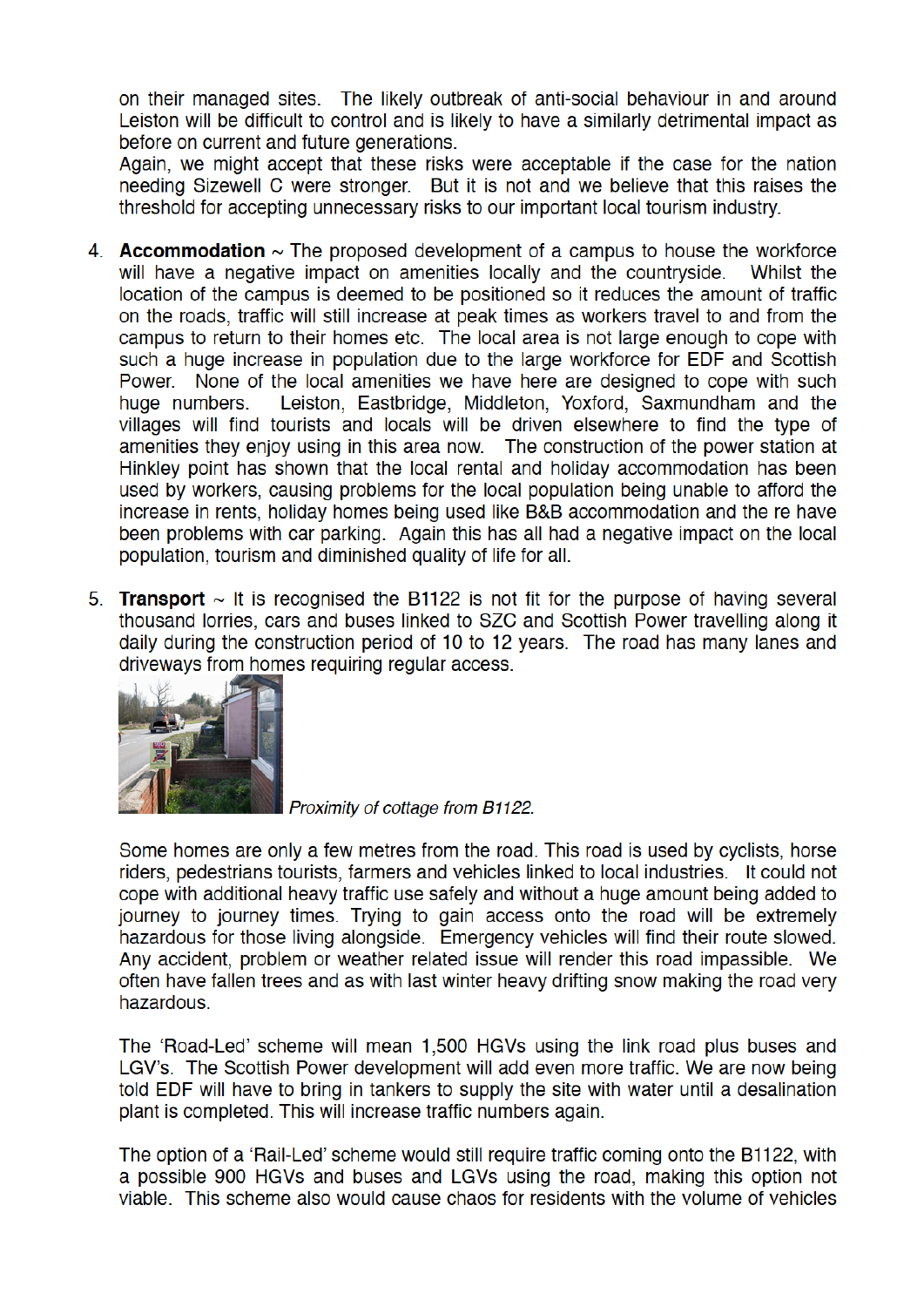still having use the B1122 with increase noise, pollution, and vibration. There are many older properties all the route of this road that in some cases lie within a metre of the road's edge. This does not include traffic for Scottish Power which will increase predicted traffic numbers considerably.

Should the construction of SZC inconceivably go ahead, a purpose built road is required that will take traffic away from properties. The proposed new road running parallel to the B1122 causes far more problems and issues than it will resolve. The route for this road carves its way through prime agricultural land. Some farms will no longer be sustainable. Pockets of land will not be large enough to farm, leaving this land prime for future development. This road will also close many of the lanes and footpaths (Fordley Road, Pretty Road) that run from Middleton and Theberton towards Saxmundham. These roads are the main route for residents travelling to and from Saxmundham. These lanes are used by cyclists, horse riders, walkers and by residents taking children to school. Closing these roads will divide communities and force traffic to go onto the A12 which is busy enough as it is without the addition of construction traffic. But if the roads are left open, they have the potential to become rat runs, again this will adversely affect local people and farmers trying to gain access to their fields. Whatever decision is reached, it will have a negative effect for someone. We need constructive, creative solutions to resolve so many complex issues.

The only option that is going to be beneficial for the majority of the population living in this area is the D2 route. Speak to the local people, they know this area and what will be viable. This route is ideally placed for traffic not only going to Sizewell but for traffic linked to the Scottish Power construction project. D2 only also affects 3 properties which are 250 m away from the road. This road should be built before any construction starts at Sizewell, if permission is given.

The major road networks (A12, B1122, A1120) in this are will be unable to cope with the volume of traffic that SZC and Scottish Power will bring to the area.

The consultation process provided by EDF and their documentation has been woolly and lacking in concise detail through all aspects of the consultation processes. As a member of the public this is my last opportunity to comment on the plans for this development. Too many major decisions have not been clearly outlined in EDF's consultation documents. Maps used by EDF are out of date, computer generated videos are over simplistic. Speaking to EDF's representatives at the many exhibitions we visited they did not give clear, concise answers. Speaking to EDF representatives at our local Parish Council meeting, we found their attitude and body language arrogant. The documentation produced by EDF is at times contradictory and is overly long, containing information that is not helpful whilst avoiding facts and figures that would have been helpful.

There is not one aspect of this proposed development that we can support. This country should not be allowing the development of two nuclear power stations on a such a confined site that will destroy the beauty of this part of the UK for ever and blight the lives of thousands of people for the next 10 to 12 years. Renewable power is progressing and developing at an incredible rate. Why does the government not insist all new buildings have solar panels? Battery storage is not far from becoming affordable, reliable and viable. Why is wave power not being explored more than it is? If nuclear power is so vital, then why not have smaller nuclear power hubs across the UK in areas that are not of ONB or on heritage coasts next door to marshes and bird reserves, in an area that will never recover from such a huge development?